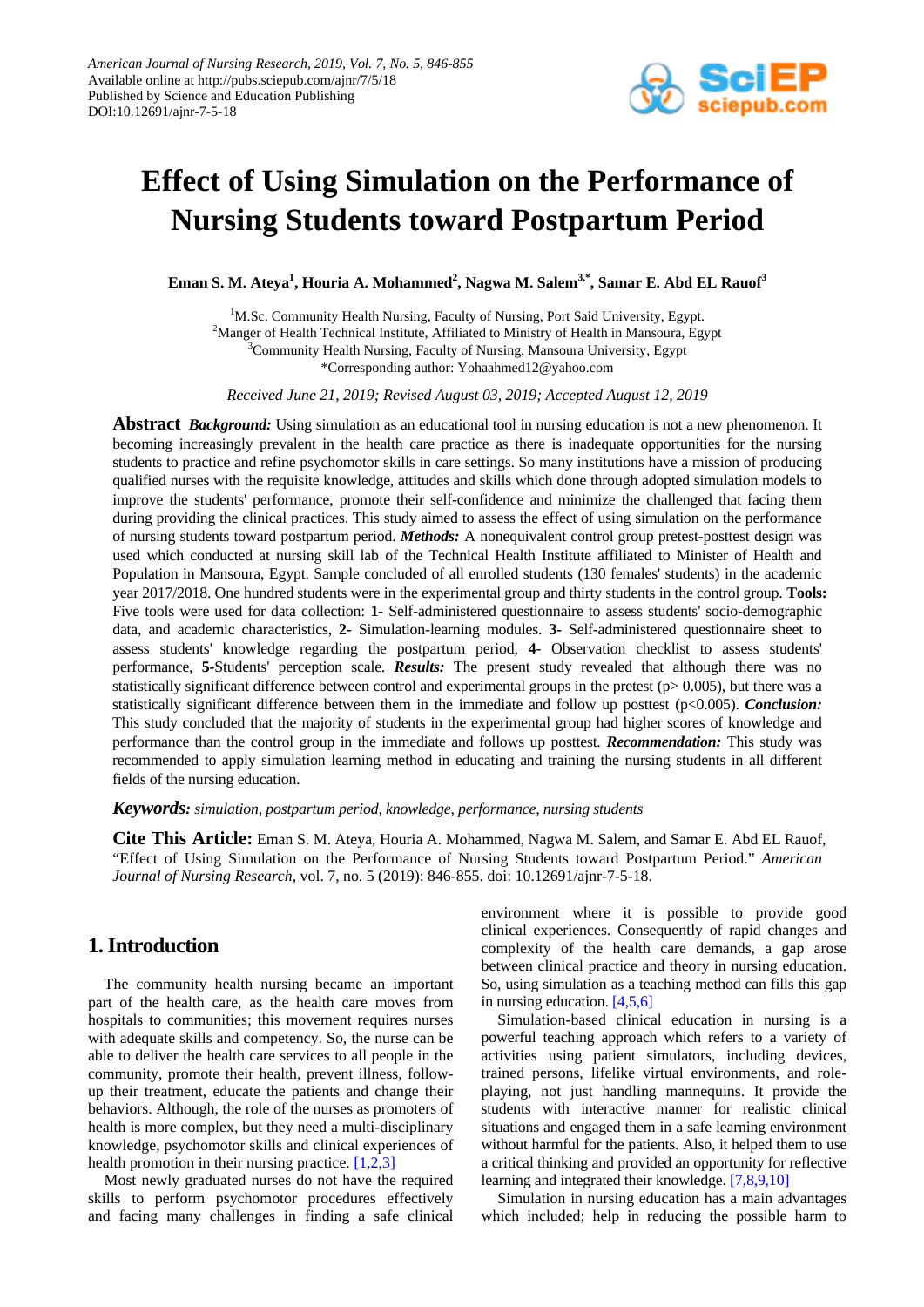living patient especially in a crisis situation, decreasing the pressure to perform quickly and efficiently practices without mistake through repeating the skills as many times as needed. Moreover, it enhances teamwork interaction, engaging nursing students in the clinical judgment, problem solving, decision making, effective communication and critical thinking. Provide student with immediate feedback, beside the opportunities to perform the rare and critical events in a safe and controlled environment. [\[11,12,13\]](#page-8-3)

While, the disadvantages of using simulation in nursing education included: it cannot be substitute for real patient contact, highly costs, and consuming long time for designing and implementing it. Also, the simulation has lack of educators skills, training and experiences to design and implement simulations, fear of technology, preparing the technical skills schedule needing efforts and taking long time. Due to the impossibility to imitate actual physiological and psychological signs or symptoms of the illness, the nursing students cannot behave with the same way and clearly detected differences between the training device and the real situation. [\[13,14,15\]](#page-8-4)

Postpartum period is considered a critical phase and window of opportunity for mothers and newborn health because of both mothers and newborns are vulnerable to illness and deaths during this period as about 65% of maternal and 75% of newborn deaths occur in the first seven days after the birth, around half of these deaths occur in the first 24 hours. A newborn baby is about 500 times more likely to die in the first day of their life than at one month of age. [\[16,17,18\]](#page-8-5)

Postpartum period is defined as the period from childbirth to approximately six to eight weeks after delivery. It begins an hour following the birth of the fetus and expulsion of the placenta and reflects to approximate the time of healing and rejuvenation as the mother's body returns to pre-pregnancy states. It is an important time as the maternal health problems commonly observed in this period including postpartum hemorrhage, abdominal and back pain, abnormal discharge, puerperal sepsis and urinary tract complications. Also, psychological and mental health problems may be appeared such as postnatal depression*.* [\[19,20,21\]](#page-8-6)

Paying attention and the effective care during this period can make a huge improvement in the life and providing good chances of women and children to survive life in the community as the early intervention and proper care can identify the danger signs, evaluate any deviation from expected recovery after birth, decrease the morbidity and mortality rate and prevent health problems from becoming chronic. So, lack of care may lead to serious threatening complications and missing the opportunities to promote healthy behaviors. But yet, this is the most neglected period for the provision of quality care*.* [\[16,22,23\]](#page-8-5)

The postpartum period is a field where unexpected emergencies or the complications can occur due to many challenges that facing the nursing students which hindered them for providing of high quality care and limits their chance for hands-on care. This challenges may included: smaller hospitals size, shortages of obstetric hospitals, changes in resources, shortages of trained nursing staff, shorter of the length of maternal staying in the hospitals and low incidence of obstetrical emergency situations.

[\[24,25,26,27\]](#page-9-0) Therefore, using simulation in nursing education and training is a recommended strategy which useful for better prepare the nursing students for providing the necessary skills for the maternal and child through training them about the postpartum procedures as breast care and breast feeding, perineal care, growth measurement and daily care of new born in a safe, realistic and risk -free learning environment.

# **2. Aim of Study**

Assess the effect of using simulation on the performance of nursing students toward postpartum period.

## **2.1. Research Hypothesis**

Using clinical simulation will enhance the performance of nursing students toward postpartum period.

# **3. Material and Methods**

### **3.1. Study Design**

A nonequivalent control group pretest-posttest, quasi experimental design was utilized.

### **3.2. Study Setting**

This study conducted at nursing skill lab of the Technical Health Institute affiliated to Minister of Health and Population in Mansoura City, Egypt.

### **3.3. Participants**

The study participants were composed of all students (130) who were studying the maternity and child nursing course in the first year of general nursing department at Technical Health Institute in academic year 2017-2018.

### **3.4. Sampling**

A convenient sampling technique utilized to recruited participants in this study. The total number of students was 130 female students. Taking into account the ethical consideration, the students divided into; 100 students participate in the study as an experimental group who were studying with simulation teaching method in the second semester. And the rest of 30 students refused to participate in the study. The researcher includes them as a control group who were studying with the traditional method (face-to-face lecture).

# **3.5. Tools**

Data was collected by using the following five tools that were developed by the researcher after reviewing relevant literature except the first tool that adopted from El-Gilany, El-Wehady and El-Wasify, [\[29\]](#page-9-1) and Ahmed and Mohamed. [\[30\]](#page-9-2)

Tool I: Self-administered questionnaire to assess students' socio-demographic, economic and academic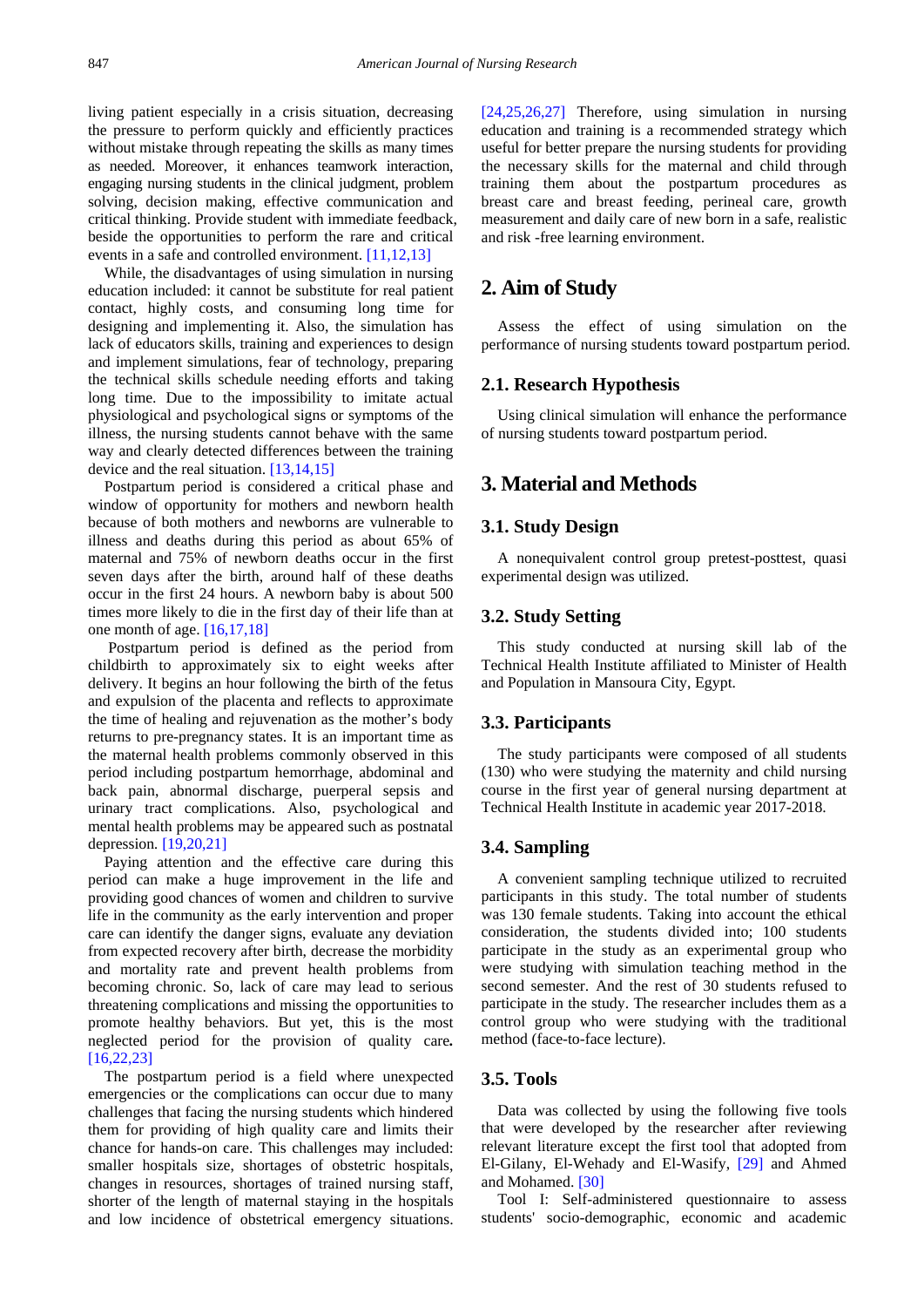characteristics: this questionnaire was divided into two parts:

1.1. The first part was adopted from El-Gilany, El-Wehady and El-Wasify, [\[29\]](#page-9-1) which used to assess students' socio-demographic and economic characteristics including age, marital status, residence and the family monthly income.

1.2. The second part was adopted from Ahmed and Mohamed, [\[30\]](#page-9-2) which concerned with the students' academic characteristics as the previous studying of the postpartum period, the place and duration of the study.

Tool II: A simulation-learning modules: This part developed by the researcher about using modules of the postpartum period procedures as breast care and breastfeeding, perineal care, growth measurement and newborn daily care.

Tool III: Self-administrated questionnaire to assess students' knowledge regarding the postpartum period: this questionnaire developed by the researcher and consisted of 15 multiple-choice questions to determine the level of students' knowledge toward the postpartum period. It included: definition of the postpartum period, normal physiological changes, psychological problems, women and newborns needs, possible complications, importance of breast-feeding for women and newborns, possible care provided and main causes of maternal and neonatal death. This tool used in pre- test, immediate and follow up post test (after two to three months).

#### **Scoring system**

The total scores of this tool ranged from zero to 30 marks; the correct and complete answer scored  $= 2$  marks, the correct and incomplete answer scored  $= 1$  mark and do not know answer **=** 0 mark. The knowledge level was categorized into three categories: poor = scores less than 50 % of total scores (less than 15 degree), average  $=$  scores 50 % to 65 % of total scores (from 15 to 19.5 degree), good = scores more than  $65\%$  of total scores (more than 19.5 degree).

Tool IV: Observation checklist to assess students' performance: these checklists consisted of steps that evaluated the student's performance regarding to the postpartum period. This tool used in pre- test, immediate and follow up posttest (after two to three months).

### **Scoring system**

The total scores of this tool ranged from zero to 155 marks that distributed as; the proper step scored= 1 mark and the improper step scored= 0. These categories classified as the following: breast care check list (included 22 steps = 22 marks), breast feeding checklist (included 18 steps = 18 marks), perineal care checklist (included 25 steps = 25 marks), Growth measurement checklist (included 35 steps = 35 marks) and daily nursing care of newborn checklist (included 55 steps = 55 marks). The total scoring system of performance: categorized into two categories: improper = scores less than 60 % of total scores (less than 93 marks) and proper = scores more than 60% of total scores (more than 93 marks).

Tool V: Students' perception scale: this scale used to assess the experimental group students' perception related to using simulation in teaching the modules of postpartum period**.** This scale consisted of 53 statements that expressed the student's opinions regarding to simulation module, content, module interactivity, environment, instructors and

the obstacles of simulation learning module. The responses of this scale were requiring four responses of the Liker- rating scale. Total scores of this scale 212 points; strongly agree scored  $=4$ , agree scored  $=3$ , disagree scored  $= 2$  and strongly disagree scored  $= 1$ .

### **3.6. Methods**

#### **3.6.1. Preparatory Phase**

#### **1. Administrative process**

• An official permission obtained from Faculty of Nursing, Mansoura University to the manager of the Technical Health Institute affiliated to Minister of Health and Population in Mansoura to permit for the researcher carry out of the study.

• The researcher was set the time for beginning the course, explained the process of the study for other staff members and asked them to support and cooperate during data collection.

• The researcher arranged the clinical rotation schedule of the students with other staff members.

#### **Ethical considerations**

• Ethical approval obtained from Research Ethics Committee of Faculty of Nursing, Mansoura University.

• The students' verbal approval taken before beginning of the course. In addition, the student had the right to withdraw from the study at any time.

• All students informed that the collected data used only for the purpose of the study and the scores not affected on their progress.

#### **2. Literature Review**

A review of the international and national literature were carried out on a various points of the postpartum period, the new teaching and learning methods, the published scientific articles, the textbook and the internet search. This review helped in developing the study tools.

### **3. Developing the study tools:**

• Tools of data collection developed by the researcher after reviewing the related literature except tool I (part 1and 2).

• The validity of the study tools tested by a jury that involves five experts in the field of community health nursing and biostatistician expertise and their required modification had been done.

• Reliability of these tools carried out on a ten students who were showing the following results: the Cronbach's alpha of the knowledge questionnaire  $= 0.85$ , the Cronbach's alpha of the performance checklists= 0.93 and the Cronbach's alpha of the attitude scale= 0.94.

#### **4. Pilot study:**

A pilot study was included 10% of study sample (13 students) who were the students in the second year in the general modules in the postpartum period to test the clarity and applicability of the study tools, detect the obstacles of the simulation module and determine the exact time that needed for data collection. Accordingly, any required modification done.

#### **3.6.2. Operational Phase**

#### **Data collection**

- The duration of preparation approximately six months from April to October/ 2017.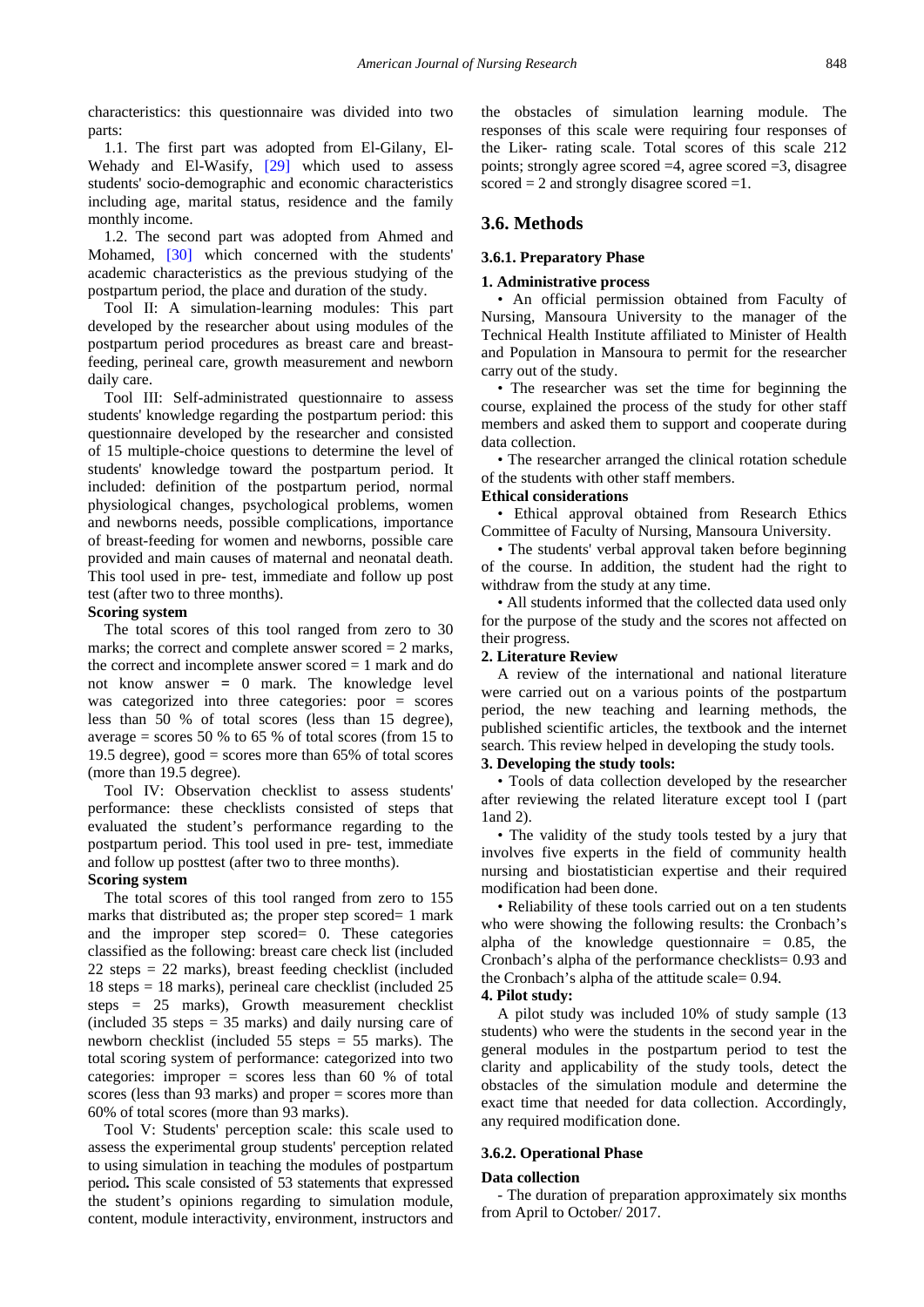- The duration of data collection was approximately four months from February to May /2018.

- At first, the researcher introduced herself to all students; then she explained the aim, design and the study process.

- At the beginning of the study, the researcher was assessed the students' knowledge toward the postpartum period through the pre- knowledge test which used the self- administrated questionnaire for all students in the control and experimental groups. This test lasts 30 minutes, and then she had been collected the questionnaire from the students after the time turned off.

#### **3.6.3. Implementation Phase**

### **1. Simulation learning module was consisted of two sections:**

**Knowledge section:** consisted of knowledge related to the postpartum period which includes: define the postpartum period, discuss the normal physiological changes, recognize the most common psychological problems, differentiate the women and infants' needs, illustrate the possible complications, identify the importance of breast-feeding for both women and newborns, explain the provided care and determine the main causes of maternal and neonatal death.

This part presented by using group discussion, power point presentation and data show in the lectures hall of the Technical Health Institute affiliated to Minister of Health and Population in Mansoura.

**Performance section:** consisted of the procedures of the postpartum care which includes: breast care, breastfeeding procedure, the perineal care, growth measurement procedure and the daily care of newborn.

Those procedures explained through demonstration and re-demonstration by using simulation model and video based learning at the nursing skill lab of the Technical Health Institute affiliated to Minister of Health and Population in Mansoura.

# **Students divided into two groups:**

 **Control group:** the total number of students in the control group was 30 students. The traditional teaching method (face-to-face lecture) used for those students.

 **Experimental group:** the total number of the students in the experimental group was 100 students. They divided into 6 groups, each group ranged from 16 – 17 students. Simulation module used for those students in the second semester. The curriculum divided into 7 sessions. The time of each session varied from 60 to 180 minutes within three days/ week.

- The researcher started with the introductory session and the pre- test in the first session for all six groups of students. Then the second session was the postpartum period knowledge that presented by the group discussion and data show for all groups of students, and the immediate post knowledge test had done at the same session.

- The postpartum procedures divided into 5 sessions, which conducted at the nursing skill lab. Each session explained for two groups of the students per day within one week for each procedure. The researcher was started with explanation of all procedure steps on the model then showed the video for each group as these learning methods could allowed the students to see, hear and interact with the researcher during the learning process. The immediate- performance test for each group done in every session.

### **3.6.4. Evaluation Phase**

Evaluation done in pre- test, immediate and follow up post test to assess students' knowledge, performance and perception regarding postpartum period as: determine the effect of using the traditional learning method for the students in the control group and simulation learning method for the students in the experimental group, evaluate all students' knowledge toward the postpartum period through using the study tool III and evaluate their performance through using the study tool IV and detect the students' perception toward using the simulation learning module through using the study tool V for the experimental group only.

#### **Data analysis**

Data coded, categorized, organized and transferred into a specially designed format to be suitable for computer feeding, then analyzed using SPSS (Statistical Package Service Solutions) version 22.0. The qualitative data presented by using the descriptive analytical statistics as numbers and percentages. The relations were done by using Chi- Square test for discrete variables. The quantitative data tested for normality by Kolmogrov-Smirnov test. Normally distributed data presented by mean  $\pm$ SD. The proportion probability (P value) used to detect the significance as the following: P value  $< 0.05$ considered significant differences; P value < 0.001 considered highly significant differences and P value > 0.05 considered not significant differences.

#### **Difficulties of the study:**

The difficulties that facing this study included:

- Preparation of model consumed long time and effort.

- Difficulty imitated the physiological signs and symptoms.

- Difficulty detected the psychological effect of the illness.

- Arrangement of the clinical rotation schedule consumed time and effort.

- Simulation models needed many facilities and highly costs.

# **4. Results**

The collected data of the current study showed the following results:

[Table 1](#page-4-0) illustrates the socio-demographic characteristic of studied sample. Finding of students' marital status showed that 70.0% and 80.0% of them in both control and experimental groups were single respectively. Regards to residence, there was 70.0% of the students in the control group belonged to rural areas compared to 87.0% in the experimental group.

[Table 2](#page-5-0) illustrates the control and experimental group students' total score level of knowledge about the postpartum period in pre, immediate and follow up posttest. It showed that 83.3% and 92.0% of students in both control and experimental groups had poor total score level of knowledge in the pretest. As for immediate test, 43.3% of the students in the control group had average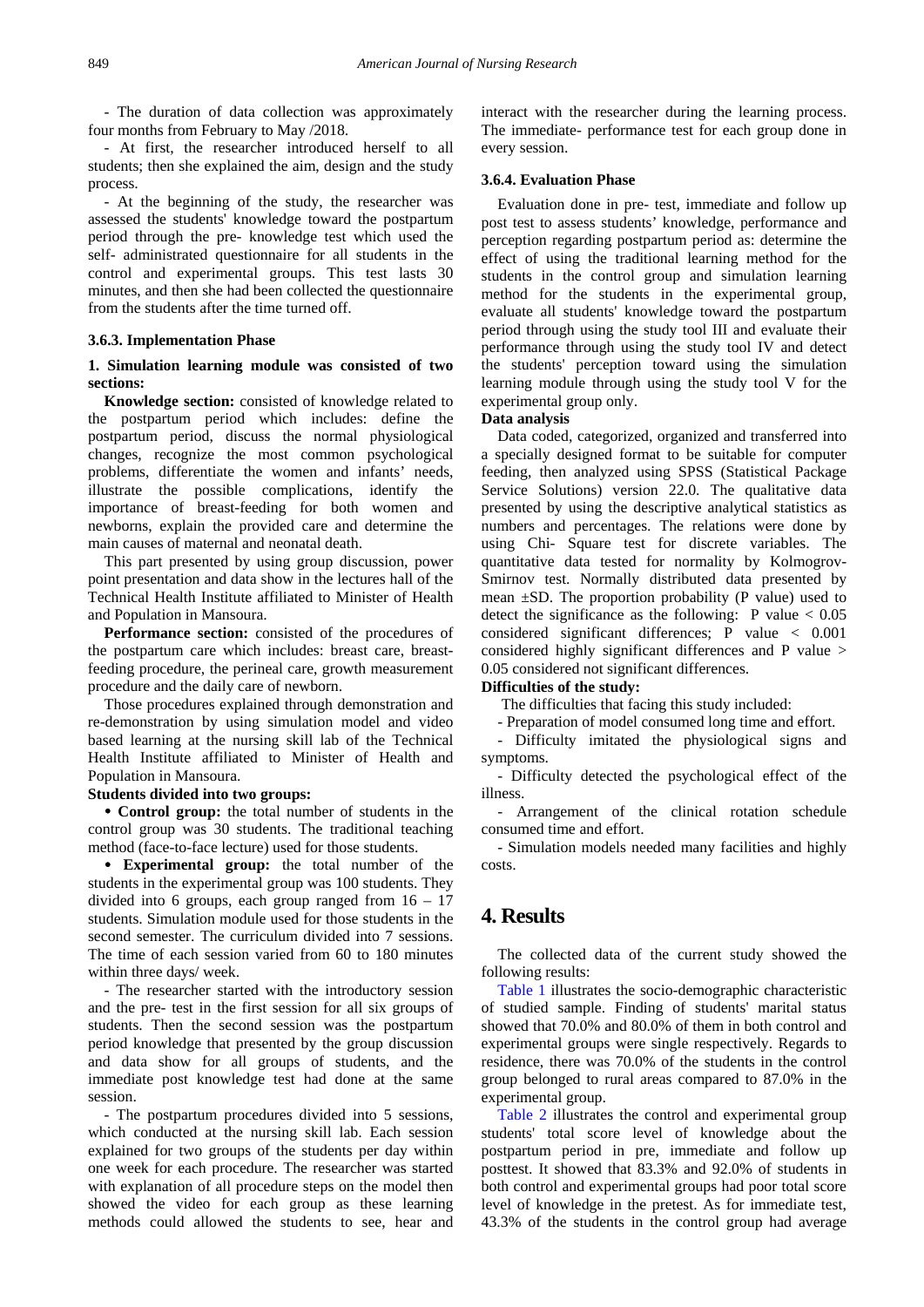total score level of knowledge, while 85.0% of the students in the experimental group had good total score level of knowledge. There was statistically significant difference ( $p = 0.00$ ). Finally, 40.0 % of students in control group had average total score level of knowledge in the follow up posttest compared to 82.0% of students in the experimental group had good total score level of knowledge. There was statistically significant difference  $(p = 0.00)$ .

[Table 3](#page-5-1) illustrates the control and experimental group students' total score level of performance regarding to the postpartum period in pre, immediate and follow up posttest. It showed that all students in both control and experimental groups had improper total score level of performance in the pretest. As for immediate test, 76.7% and 95.0% of the students in both control and experimental groups had proper total score level of performance respectively. There was statistically significant difference ( $p = 0.02$ ). Finally, 66.7 % of students in control group had proper total score level of performance in the follow up posttest compared to 93.0% of students in the experimental group. There was statistically significant difference ( $p = 0.00$ ).

[Table 4](#page-5-2) illustrates the experimental group students' perception regarding to simulation. In this table, 63.0%, 62.0%, 61.0% of the experimental group students were strongly agreed that simulation improving knowledge, grasping the attention and was flexible respectively. Also, 57.0% of them were strongly agreed that simulation was interactive, effective and increasing motivation.

[Table 5](#page-5-3) illustrates the experimental group students' perception regarding to the course content.

It mentioned that 62.0%, 58.0% and 57.0% of the experimental group students displayed strongly agree about simulation exercises were enjoyable for the students, beneficial for the practical skills and enhancing the knowledge base respectively. Moreover, 52.0% of them were strongly agree about simulation content is reliable, and providing a clear explanation of the education content.

[Table 6](#page-6-0) illustrates the experimental group students' perception regarding to the course interactivity. This table demonstrates that 59.0% of the students in the experimental group displayed strongly agree about the simulation module was suitable for their level. Also, 50.0% said suitable for their abilities and they have the opportunity to interact with the module.

In addition to, 49.0% , 46.0% and 44.0% of the experimental group stated strongly agree in relation to they have the chance for excited learning, the opportunity to discover the information by themselves and they have the chance to apply the learnt information rather than memorized it.

[Table 7](#page-6-1) illustrates the experimental group students' perception regarding to the course environment. This table illustrates that 78.0% and 70.0% of the students in the experimental group displayed strongly agree about simulation is providing a variety of learning materials and learning activities to promote the learning process respectively. Also, 72.0% of them displayed strongly agree about the simulation was used as teaching materials which motivated the students to learn. Regarding to using video in the learning process, 80.0% of the students displayed strongly agree about using video was enhancing the presentation of information. In addition, 75.0%, 80.0% and 82.0% of the students displayed strongly agree about the quality of video, light and sound was good respectively. Finally, 86.0% and 74.0% of the students displayed strongly agree about the font size and style was proper and suitable for them respectively.

[Table 8](#page-6-2) illustrates control and experimental group students' total score of knowledge and performance in the pre, immediate and follow up posttest: It demonstrates that the mean of total score of knowledge of the control group was increased from 13.50 (2.35) in the pretest to 19.47 (5.10) in the immediate test, but it was declined to 17.50 (4.58) in the follow up posttest. While, in the experimental group mean of total score of knowledge was increased from 11.78 (1.07) in the pretest to 23.74 (4.43) in the immediate test, but it was declined to 22.47 (3.60) in the follow up posttest. There was statistical significant difference ( $p = 0.000$ ). Regarding to the mean of total score of performance; in the control group, it was elevated from 66.03 (4.28) in the pretest into 106.80 (13.18) in the immediate test, but it was decreased to 95.37 (14.62) in the follow up posttest. In the experimental group, it was increased from 65.34 (5.09) in the pretest into 123.15 (8.88) in the immediate test, but it was declined to 122.78 (10.09) in the follow up posttest. There was statistical significant difference ( $p = 0.000$ ). Concerning to the improvement of effect of the simulation teaching method, the experimental group was higher than the control group in both total knowledge score (90.75%) and total performance score (87.91%)**.**

<span id="page-4-0"></span>

| <b>Items</b>                          |                      | <b>Control Group</b><br>$(N=30)$ | <b>Experimental Group</b><br>$(N=100)$ |               |
|---------------------------------------|----------------------|----------------------------------|----------------------------------------|---------------|
|                                       | $\frac{6}{6}$<br>No. |                                  | No.                                    | $\frac{6}{6}$ |
| Age                                   |                      |                                  |                                        |               |
| Mean (SD)                             |                      | 1.17(0.38)                       | 1.27(0.45)                             |               |
| Marital status                        |                      |                                  |                                        |               |
| Single                                | 21                   | 70.0                             | 80                                     | 80.0          |
| Married                               | 9                    | 30.0                             | 20                                     | 20.0          |
| Residence                             |                      |                                  |                                        |               |
| Rural                                 | 21                   | 70.0                             | 87                                     | 87.0          |
| Urban                                 | 9                    | 30.0                             | 13                                     | 13.0          |
| Studying the postpartum period before |                      |                                  |                                        |               |
| Place of studying (nursing school)    | 30                   | 100.0                            | 100                                    | 100.0         |
| Duration of studying (6months / year) | 30                   | 100.0                            | 100                                    | 100.0         |

**Table 1. Socio-demographic and academic characteristics of control and experimental group students'**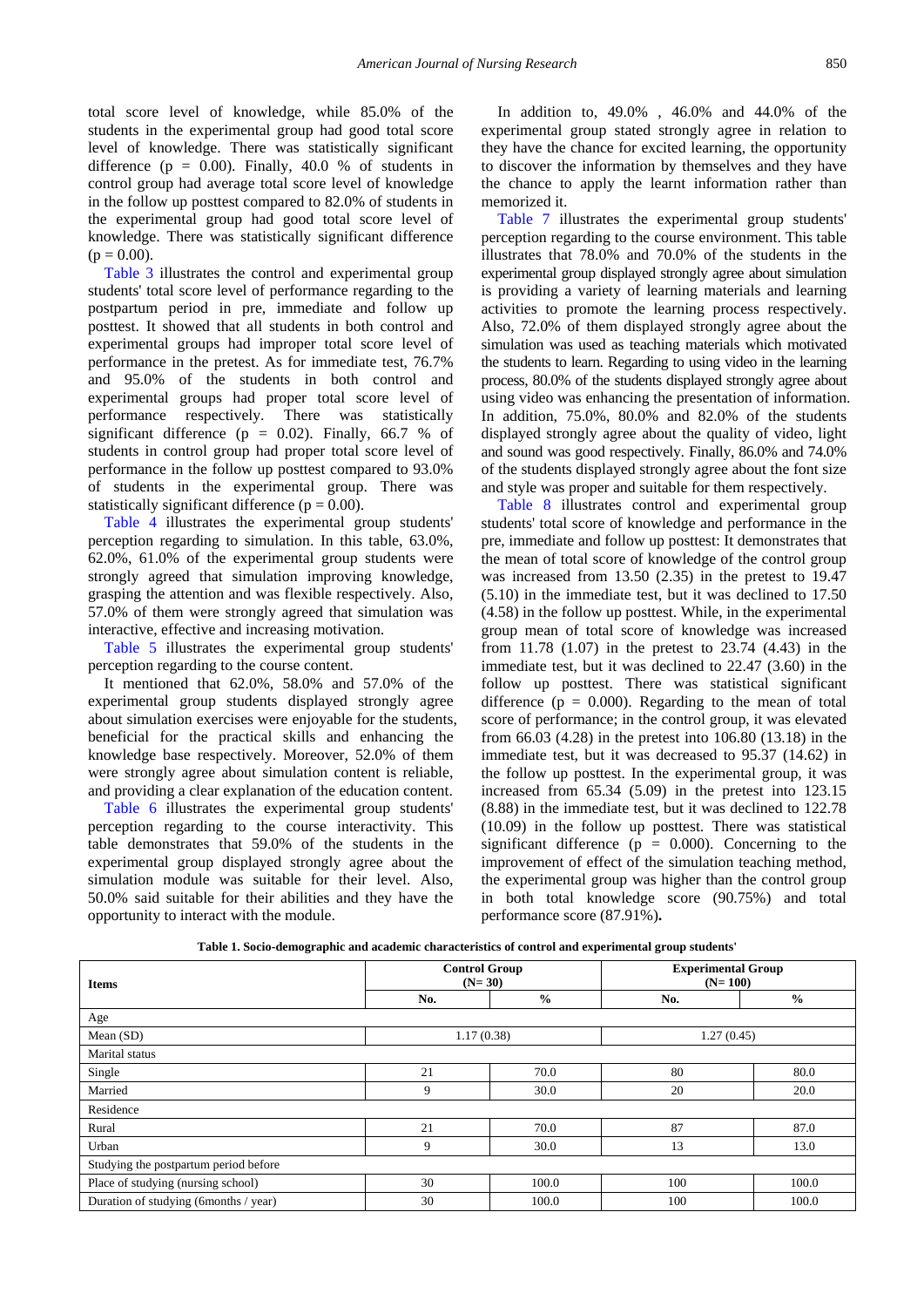<span id="page-5-0"></span>

| Postpartum knowledge      |          | Control group<br>$N=30$ | <b>Experimental group</b><br>$N=100$ |      | ${\bf X}^2$ | $\mathbf P$ |  |
|---------------------------|----------|-------------------------|--------------------------------------|------|-------------|-------------|--|
|                           | N        | $\%$                    | ${\bf N}$                            | $\%$ |             |             |  |
| Pre-test                  |          |                         |                                      |      |             |             |  |
| Poor                      | 25       | 83.3                    | 92                                   | 92.0 |             |             |  |
| Average                   | 5        | 16.7                    | 8                                    | 8.0  | 1.926       | .165        |  |
| Good                      | $\theta$ | 0.0                     | $\theta$                             | 0.0  |             |             |  |
| <b>Immediate test</b>     |          |                         |                                      |      |             |             |  |
| Poor                      | 6        | 20.0                    | 4                                    | 4.0  |             |             |  |
| Average                   | 13       | 43.3                    | 11                                   | 11.0 | 36.317      | .000        |  |
| Good                      | 11       | 36.7                    | 85                                   | 85.0 |             |             |  |
| <b>Follow up posttest</b> |          |                         |                                      |      |             |             |  |
| Poor                      | 10       | 33.3                    | 5                                    | 5.0  |             |             |  |
| Average                   | 12       | 40.0                    | 13                                   | 13.0 | 36.317      | .000        |  |
| Good                      | 8        | 26.7                    | 82                                   | 82.0 |             |             |  |

**Table 2. Total score level of knowledge of control and experimental group students' regarding the postpartum period in pre, immediate and follow up posttest**

**X²:** chi- square test, **P**: significance (P ˂ 0.005).

**Table 3. Total score level of performance of. control and experimental group students' regarding the postpartum period in pre, immediate and follow up post test**

<span id="page-5-1"></span>

| Postpartum performance | Control group<br>$N=30$ |               | <b>Experimental group</b><br>$N=100$ |               | $\mathbf{X}^2$ | $\mathbf{P}$ |  |  |  |  |  |
|------------------------|-------------------------|---------------|--------------------------------------|---------------|----------------|--------------|--|--|--|--|--|
|                        | N                       | $\frac{6}{9}$ | N                                    | $\frac{6}{6}$ |                |              |  |  |  |  |  |
| Pre-test               |                         |               |                                      |               |                |              |  |  |  |  |  |
| Improper               | 30                      | 100.0         | 100                                  | 100.0         | 1.631          | .351         |  |  |  |  |  |
| Proper                 | $\theta$                | 0.0           | $\overline{0}$                       | 0.0           |                |              |  |  |  |  |  |
| <b>Immediate test</b>  |                         |               |                                      |               |                |              |  |  |  |  |  |
| Improper               | $\mathbf{r}$            | 23.3          | 5                                    | 5.0           | 9.257          | .002         |  |  |  |  |  |
| Proper                 | 23                      | 76.7          | 95                                   | 95.0          |                |              |  |  |  |  |  |
| Follow up post test    |                         |               |                                      |               |                |              |  |  |  |  |  |
| Improper               | 10                      | 33.3          | 7                                    | 7.0           | 14.078         | .000         |  |  |  |  |  |
| Proper                 | 20                      | 66.7          | 93                                   | 93.0          |                |              |  |  |  |  |  |

**X²:** chi- square test, **P:** significance (P ˂ 0.005).

# **Table 4. Perception of experimental group students' regarding the simulation leaning module**

<span id="page-5-2"></span>

| <b>Simulation learning module</b>     | <b>Strongly disagree</b> |               | <b>Disagree</b> |               | Agree |               | <b>Strongly agree</b> |               |
|---------------------------------------|--------------------------|---------------|-----------------|---------------|-------|---------------|-----------------------|---------------|
|                                       | N                        | $\frac{0}{0}$ | N               | $\frac{6}{9}$ | N     | $\frac{6}{9}$ | N                     | $\frac{6}{9}$ |
| Simulation was flexible               |                          | 1.0           | 2               | 2.0           | 36    | 36.0          | 61                    | 61.0          |
| Simulation was interactive            |                          | 1.0           | 3               | 3.0           | 39    | 39.0          | 57                    | 57.0          |
| Simulation was interesting            |                          | 1.0           | ↑               | 2.0           | 40    | 40.0          | 57                    | 57.0          |
| Simulation was increasing motivation  |                          | 1.0           | 4               | 4.0           | 46    | 46.0          | 49                    | 49.0          |
| Simulation was effective              |                          | 1.0           | 4               | 4.0           | 38    | 38.0          | 57                    | 57.0          |
| Simulation was grasping the attention |                          | 1.0           | C               | 2.0           | 35    | 35.0          | 62                    | 62.0          |
| Simulation was improving knowledge    |                          | 1.0           | C               | 2.0           | 34    | 34.0          | 63                    | 63.0          |

<span id="page-5-3"></span>

| <b>Course content items</b>                                                  |                | <b>Strongly disagree</b> |                | <b>Disagree</b> |    | Agree         |    | <b>Strongly agree</b> |  |
|------------------------------------------------------------------------------|----------------|--------------------------|----------------|-----------------|----|---------------|----|-----------------------|--|
|                                                                              | N              | $\frac{0}{0}$            | N              | $\frac{6}{9}$   | N  | $\frac{6}{9}$ | N  | $\frac{0}{0}$         |  |
| Simulation providing a clear explanation of the education content            | 3              | 3.0                      | 4              | 4.0             | 41 | 41.0          | 52 | 52.0                  |  |
| Simulation exercises beneficial for the practical skills                     | $\overline{c}$ | 2.0                      | 3              | 3.0             | 37 | 37.0          | 58 | 58.0                  |  |
| Simulation content providing the opportunity to improve the learning process |                | 1.0                      |                | 5.0             | 50 | 50.0          | 44 | 44.0                  |  |
| Simulation content is reliable                                               | 2              | 2.0                      | 5              | 5.0             | 41 | 41.0          | 52 | 52.0                  |  |
| Simulation content structured in a clear manner                              | 3              | 3.0                      | 3              | 3.0             | 43 | 43.0          | 51 | 51.0                  |  |
| Enjoyable simulation exercises for the students                              | 2              | 2.0                      | $\mathcal{L}$  | 2.0             | 34 | 34.0          | 62 | 62.0                  |  |
| Simulation exercises preparing the students for the clinical rotations       | $\overline{c}$ | 2.0                      | $\overline{2}$ | 2.0             | 49 | 49.0          | 47 | 47.0                  |  |
| Simulation exercises enhancing the knowledge base                            | 3              | 3.0                      | 6              | 6.0             | 34 | 34.0          | 57 | 57.0                  |  |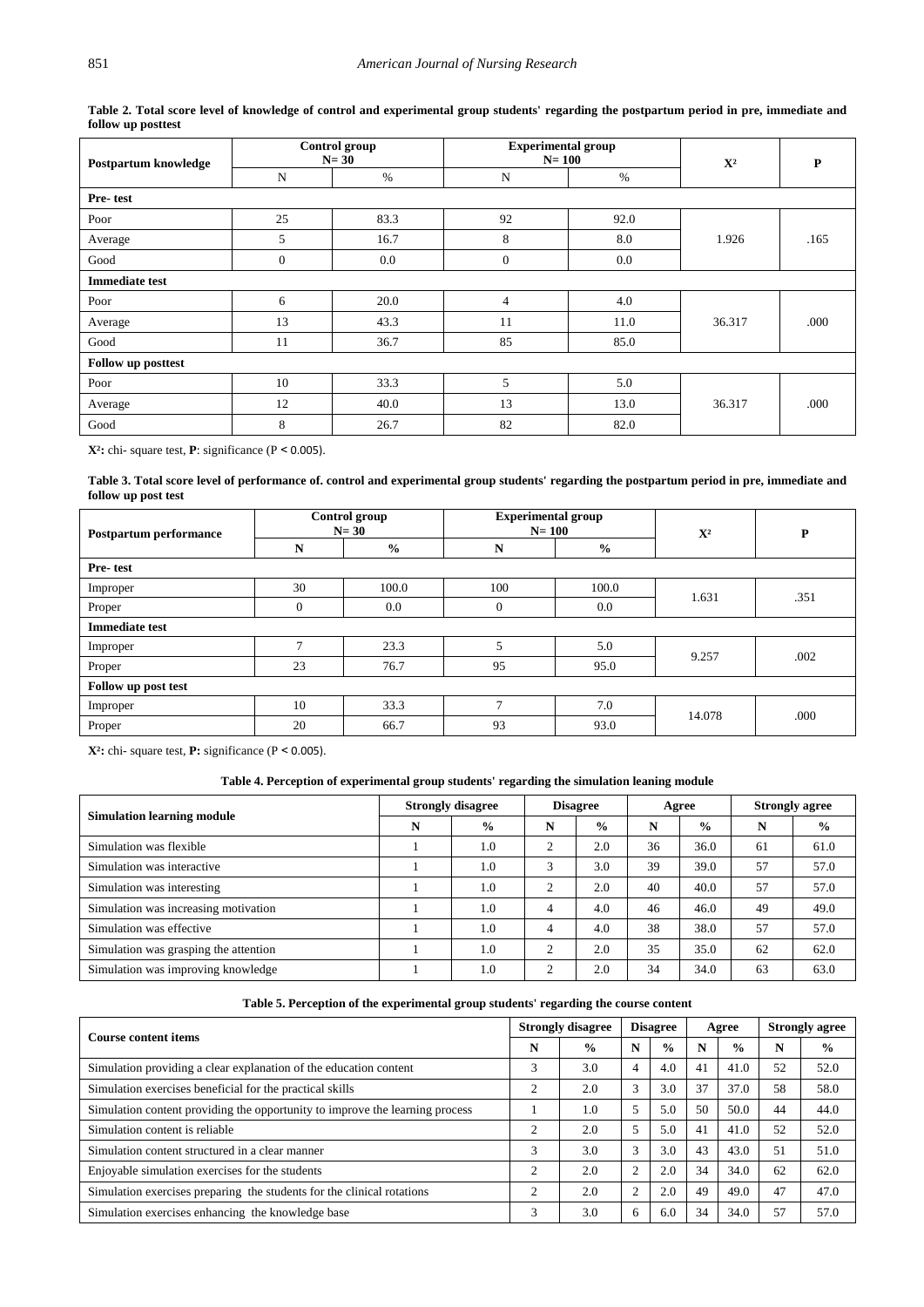#### *American Journal of Nursing Research* 852

<span id="page-6-0"></span>

| <b>Course interactivity items</b>                                                 |           | <b>Strongly disagree</b> |   | <b>Disagree</b> |    | Agree         | <b>Strongly agree</b> |               |
|-----------------------------------------------------------------------------------|-----------|--------------------------|---|-----------------|----|---------------|-----------------------|---------------|
|                                                                                   | N         | $\frac{0}{0}$            | N | $\frac{6}{9}$   | N  | $\frac{0}{0}$ | N                     | $\frac{6}{6}$ |
| Suitable for students' level                                                      |           | 1.0                      | 4 | 4.0             | 36 | 36.0          | 59                    | 59.0          |
| Suitable for students' abilities                                                  |           | 1.0                      |   | 3.0             | 46 | 46.0          | 50                    | 50.0          |
| Students have the opportunity to interact with the program                        |           | 1.0                      |   | 5.0             | 44 | 44.0          | 50                    | 50.0          |
| Students have the opportunity to discover the information by themselves           |           | 4.0                      |   | 2.0             | 48 | 48.0          | 46                    | 46.0          |
| Students have the chance to apply the learnt information rather than memorized it |           | 1.0                      |   | 5.0             | 50 | 50.0          | 44                    | 44.0          |
| Students have the chance for excited learning                                     | $\bigcap$ | 2.0                      |   | 2.0             | 47 | 47.0          | 49                    | 49.0          |

**Table 6. Perception of the experimental group students' regarding the course interactivity**

| Table 7. Perception of the experimental group students' regarding the course environment |  |  |  |
|------------------------------------------------------------------------------------------|--|--|--|
|                                                                                          |  |  |  |

<span id="page-6-1"></span>

| <b>Course environment items</b>                                                        |                | <b>Strongly</b><br>disagree |                | <b>Disagree</b> |    | Agree         |    | <b>Strongly</b><br>agree |
|----------------------------------------------------------------------------------------|----------------|-----------------------------|----------------|-----------------|----|---------------|----|--------------------------|
|                                                                                        | N              | $\frac{0}{0}$               | N              | $\frac{0}{0}$   | N  | $\frac{6}{9}$ | N  | $\frac{0}{0}$            |
| Simulation is providing variety of learning materials                                  | $\overline{2}$ | 2.0                         | $\overline{2}$ | 2.0             | 18 | 18.0          | 78 | 78.0                     |
| Simulation is providing variety of learning activities to promote the learning process | $\overline{4}$ | 4.0                         | $\overline{2}$ | 2.0             | 24 | 24.0          | 70 | 70.0                     |
| Simulation is using a teaching materials which motivated the students to learn         |                | 1.0                         | $\overline{2}$ | 2.0             | 25 | 25.0          | 72 | 72.0                     |
| Using the video learning is enhancing the presentation of the information              | $\overline{2}$ | 2.0                         | $\overline{4}$ | 4.0             | 14 | 14.0          | 80 | 80.0                     |
| Quality of the video is good                                                           |                | 1.0                         | $\overline{2}$ | 2.0             | 22 | 22.0          | 75 | 75.0                     |
| Quality of the light is good                                                           |                | 1.0                         |                | 1.0             | 18 | 18.0          | 80 | 80.0                     |
| Quality of the sound is good                                                           | $\overline{c}$ | 2.0                         | $\overline{2}$ | 2.0             | 14 | 14.0          | 82 | 82.0                     |
| Using a proper fonts size                                                              | $\overline{c}$ | 2.0                         | $\overline{2}$ | 2.0             | 10 | 10.0          | 86 | 86.0                     |
| Using a proper fonts style                                                             |                | 1.0                         | $\overline{c}$ | 2.0             | 23 | 23.0          | 74 | 74.0                     |

**Table 8. Total score of knowledge and performance of control and experimental group students' in the pre, immediate and follow up posttest**

<span id="page-6-2"></span>

| <b>Items</b>                   | Control group<br>$N=30$ |       |             |        | <b>Experimental group</b><br>$N = 100$ | T           | P value   |       |  |  |  |
|--------------------------------|-------------------------|-------|-------------|--------|----------------------------------------|-------------|-----------|-------|--|--|--|
|                                | Mean                    | S.D   | % of Change | Mean   | S.D                                    | % of change |           |       |  |  |  |
| <b>Total knowledge score</b>   |                         |       |             |        |                                        |             |           |       |  |  |  |
| Pre test                       | 13.50                   | 2.35  |             | 11.78  | 1.07                                   |             | $-10.511$ | 0.000 |  |  |  |
| Immediate test                 | 19.47                   | 5.10  | 29.63 %     | 23.74  | 4.43                                   | 90.75%      |           |       |  |  |  |
| Follow up test                 | 17.50                   | 4.58  |             | 22.47  | 3.60                                   |             |           |       |  |  |  |
| <b>Total performance score</b> |                         |       |             |        |                                        |             |           |       |  |  |  |
| Pre test                       | 66.03                   | 4.28  |             | 65.34  | 5.09                                   |             |           |       |  |  |  |
| Immediate test                 | 106.80                  | 13.18 | 44.43 %     | 123.15 | 8.88                                   | 87.91 %     | $-9.028$  | 0.000 |  |  |  |
| Follow up test                 | 95.37                   | 14.62 |             | 122.78 | 10.09                                  |             |           |       |  |  |  |

# **5. Discussion**

Simulation is an educational strategy which designed to imitate the clinical environment and provides the opportunity for the student to demonstrate knowledge and skills learned within their education program in a realistic and safe environment. Also, it enhanced their performance, decreased the error rates and improved the patient care and safety through giving the sufficient time to refine and improve their motor skills. [\[31,32,33,34\]](#page-9-3)

According to the socio-demographic characteristics of the studied students, this study demonstrated that the mean age of the students in the control and experimental groups were 1.17 (0.38) years and 1.27(0.45) years respectively. In addition to, the present study mentioned that although less than three quarters of studied students in control group were single and live in rural areas, but the majority of the students in the experimental group were single and live in rural areas.

This result was in agreement with the studies of Ahmed and Mohamed, (2016), [\[30\]](#page-9-2) which conducted at faculty of nursing, Ain Shams University and included 200 students and Said, (2017), [\[35\]](#page-9-4) which conducted at the College of Nursing in Saudi Arabia and included 158 students. They reported that the majority of the students were single. But, this result was in disagreement with the study of Ahmed and Mohamed, (2016), [\[30\]](#page-9-2) who stated that more than half of the students were live in urban areas.

Regarding to the students' total score level of knowledge in the pre, immediate and follow up posttest, this study mentioned that the majority of the students in the control group and most of the students in the experimental groups had poor total score level of knowledge regarding the postpartum period in the pretest with no statistically significant difference between both of them.

This result was confirmed with the studies of Durmaz, et al (2012), [\[36\]](#page-9-5) which done in Turkey and composed of 82 students; Sheha, et al, (2015), [\[33\]](#page-9-6) which done in Mansoura and Fayoum universities and included 331 students and Zaky, (2017), [\[37\]](#page-9-7) which done in Alexandria university and included 100 nursing students.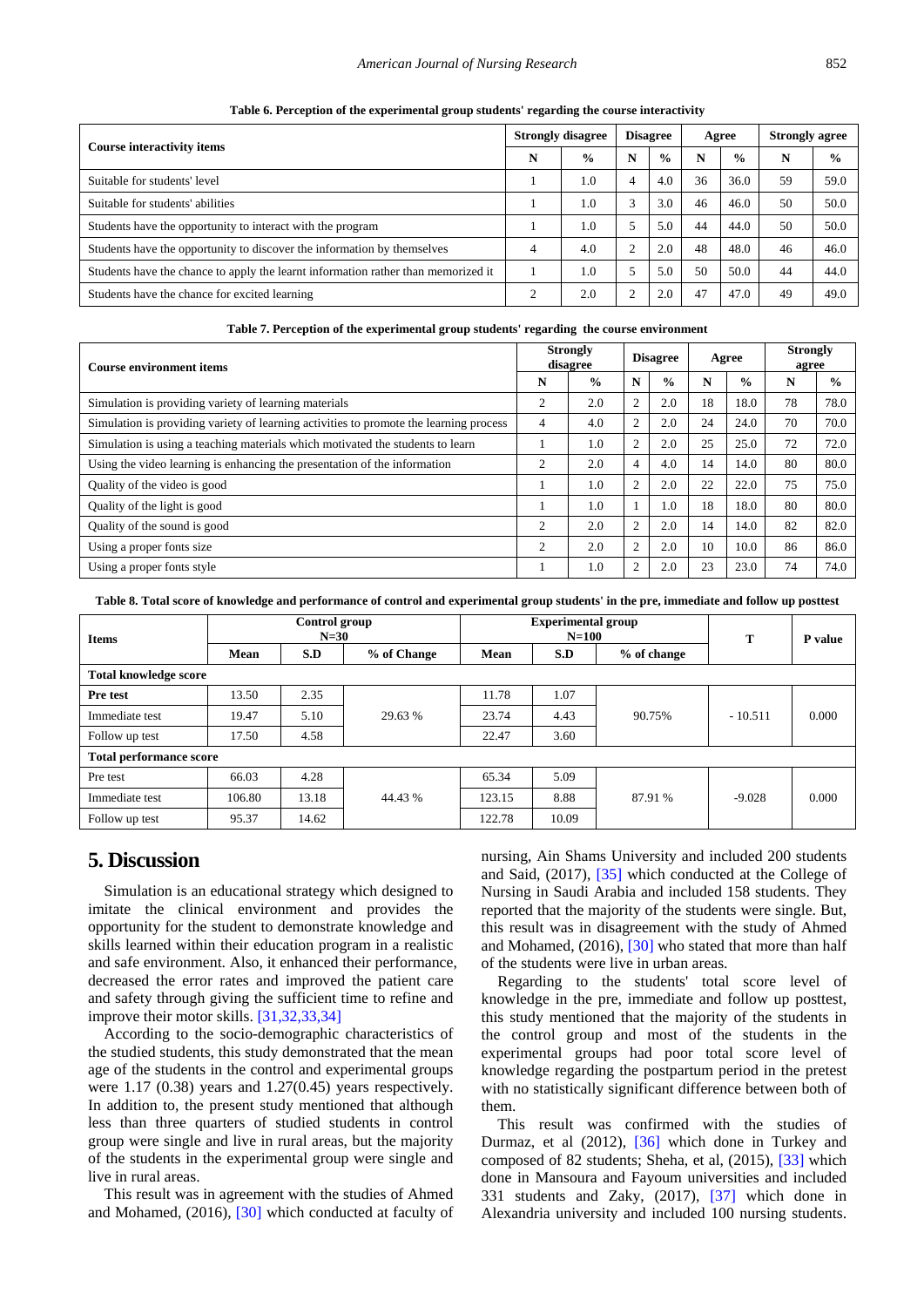They reported that most of students in the control and experimental groups had similar poor score level of knowledge and there was no statistically significant difference in the pretest score between the students in the control and experimental groups. This result may be due to the majority of the students haven't a sufficient knowledge about the postpartum period. In addition to they may forget the basic knowledge about this period.

This study observed that although there was a general improvement in students' knowledge for both control and experimental groups in the immediate and follow up posttest as compared to the pretest and there was a slight decline occurred during follow up test relative to immediate test, the majority of students in the experimental group had higher total scores of knowledge than the control group in the immediate and follows up posttest. There was a statistically significant difference observed between both control and experimental groups.

This result was supported with the studies of Kamel, et al. (2010), [\[38\]](#page-9-8) which done in Benha University and included 98 students; Ameh, et al. (2012), [\[39\]](#page-9-9) which done in Somalia and included 222 healthcare providers and Kumar, et al. (2016), [\[40\]](#page-9-10) which done in Northern India and included 20 postgraduate students. They observed that there was a general improvement in knowledge for both control and study groups as compared to the pre- phase. Although a slightly decline occurred during follow-up phase relative to the immediate phase, but the study group had higher scores than the control group. The difference observed between the two groups was statistically significant.

Concerning to the students' total score level of performance through pretest, immediate and follow up posttest, this study showed that all students in both control and experimental groups had improper total score level of performance regarding the postpartum period in the pretest, but most of the students in the experimental group had a proper total score level of performance compared to more than three quarters of the students in the control group in the immediate posttest.

Also, most of the students in the experimental group had a proper total score level of performance compared to two third of the students in the control group in the follow up posttest. There was a significant improvement of the students' performance in the post test intervention. This finding came in agreement with the studies of Sheha, et al. (2015), [\[33\]](#page-9-6) the study of Zaky, (2017), [\[37\]](#page-9-7) and Abd Elhakm and Elbana, (2018), [\[41\]](#page-9-11) which done in Benha University and included 65 nurses. They reported that after simulation training program there was higher scores with significant improvement in the study group throughout the three months since the beginning of the simulation training compared to the control group.

The result of this study explained that there was a general improvement in students' performance for both control and experimental groups as compared to the pretest. Although there was a slight decline occurred during follow up posttest relative to the immediate test, but the majority of students in the experimental group remained had higher total score level of performance compared to the control group in the immediate and follows up posttest. There was a statistically significant

difference observed between both control and experimental groups.

This point of view was in agreement with the studies of Kamel, et al. (2010), [\[38\]](#page-9-8) and Sheha, et al. (2015). [\[33\]](#page-9-6) They illustrated that there was a general improvement in the performance of both control and study groups as compared to pre phase. However, a slightly decline observed in the follow-up phase in relation to the immediate phase, but the study group still better than the control group with a highly significant statistical difference between the control and the study group. This result may be due to using the simulation module was effective and efficient than the traditional methods. Also, it can grasping student's attention and providing the chance to discover information rather than memorized it.

Experimental group students' perception regarding to the simulation module, this study showed that most students displayed strongly agree or agree about the simulation was flexible, interactive and more interesting than traditional methods. This result was in agreement with the study of Sheha, et al. (2015), [\[33\]](#page-9-6) who reported that the majority of the students showed agree about simulation learning was flexible, interactive and interested.

In this study, most students displayed strongly agree or agree about the simulation was motivated to learn more than the traditional methods. This result was in agreement with the studies of Karadag, (2012), [\[42\]](#page-9-12) which done in Gazi University, Turkey and included 82 students and Sheha, et al. (2015). [\[33\]](#page-9-6) They reported that the majority of the students displayed strongly agree or agree about simulation increasing motivation.

Most students displayed strongly agree or agree about the simulation was effective more than the traditional methods. This was in agreement with the studies of Ma, (2013), [\[43\]](#page-9-13) which done in Cedarville University, Ohio and included 50 students; Marzouk, (2015), [\[26\]](#page-9-14) which done in Mansoura university and included 92 students and Omer, (2016), [\[44\]](#page-9-15) which done in the College of Nursing- Jeddah, Saudi Arabia and included 117 students. They reported that the majority of the students displayed strongly agree or agree about simulation was effective.

The result of this study showed that most students displayed strongly agree or agree about simulation exercise was enjoyable, beneficial for the practical skills and enhancing the knowledge. This point of view was in the same line with the study of McGowan, et al. (2011). [\[45\]](#page-9-16)

Also, the majority of the students displayed strongly agree or agree about simulation content was reliable with up-dating curriculum and the vocabulary relevant to the students' abilities. This result was supported by the study of Sheha, et al. (2015). [\[33\]](#page-9-6) They mentioned that the majority of the students displayed agree about simulation content was reliable. Its' concept was relevant to the learner ability and the information was up to date.

Most students displayed strongly agree or agree about simulation was suitable for the students level. Also, it was provided the students' chance to discover the information and apply the learnt information rather than memorized it. It was in agreement with the study of Sheha, Soliman & Abd El Mouty, (2015). [\[33\]](#page-9-6)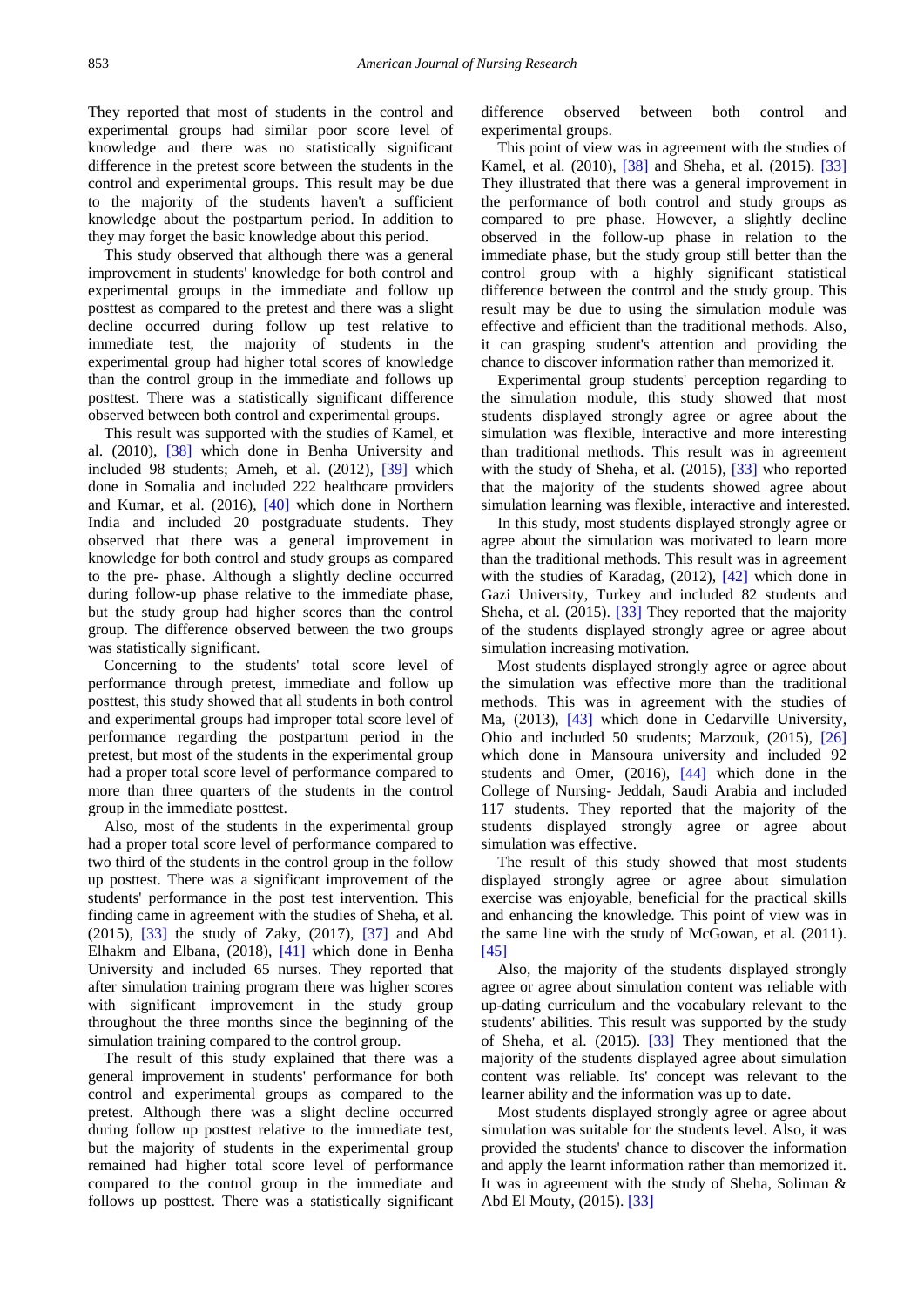In this study, most students displayed a strongly agree or agree about the simulation was provided a variety of learning materials and activities which motivated the students to learn. This result was supported by finding of other studies. [\[26,43,44\]](#page-9-14) As well as, most students displayed a strongly agree or agree about the quality of the video, light and sound was good. Also, there was a proper font size and style. Similar was found by other study. [\[33\]](#page-9-6)

At the end of this study; after using simulation learning module, there was a general improvement of the students' knowledge and performance regarding the postpartum period in both control and experimental group. However, the experimental group was higher than the control group. This result was in agreement with the study of Sheha, et al. (2015). [\[33\]](#page-9-6) She reported that the simulation learning module proved to be effective for students to gain and improve the actual knowledge and skills. There was a general improvement in both control and experimental group. The experimental group was higher than the control group.

# **6. Conclusion:**

Based on the finding of the present study, it is concluded that although, the total score levels of knowledge and performance of the students in the control and experimental groups was increased in the immediate test, but it was declined in the follow up post test. It was still higher in the experimental group than the control group.

Concerning to the effect of simulation leaning module on the students in control and experimental groups, the experimental group was higher than the control group in both total score of knowledge and total score of performance.

# **7. Recommendations**

Based on the finding of the present study: it was recommended the following: Introducing the simulation -based learning in all nursing curriculum at all fields, expanding using of simulation learning module in educating the students to bridge the gap between knowledge and clinical practice and encouraging the researchers in the future to explore the effect of using simulation training program on the students' performance regarding to the rarely and critically situations.

# **References**

- <span id="page-8-0"></span>[1] Schofield, R., Ganann, R., Brooks, S., McGugan, J., Dalla Bona, K., Betker, C. & Watson, C. (2010). Community health nursing, vision for 2020: Shaping the future. Western, Journal of Nursing Research; Vol.33/ No.8, Pp: 1047-1068.
- [2] KEMPPAINEN V., TOSSAVAINEN K. & TURUNEN H. (2012). Nurses' roles in health promotion practice, an integrative review, Health Promotion International Advance Access published August 10, 2012, Published by Oxford University Press, Vol. 12/2016, Pp: 01-12.
- [3] Juniarti, N., Zannettino, L., Fuller, J. D. & Grant, J. M. (2017). Defining Service Learning in Nursing Education: An Integrative

Review, Article, Research Gate; Vol. 4/No.2 Agustus 2016, Pp: 200- 210, available at:

https://www.researchgate.net/publication/313859284.

- <span id="page-8-1"></span>[4] Benner, P., Sutphen, M., Leonard, V. & Day, L. (2010). Educating Nurses: A Call for Radical Transformation, Book Review, CJNR 2010, ISBN 978-0-470-45796-2, Vol. 42 /No. 2, Pp:141-143.
- [5] Valizadeh L., Amini A., Fathi-Azar E., Ghiasvandian Sh., Akbarzadeh B. (2013). The Effect of Simulation Teaching on Baccalaureate Nursing Students' Self-confidence Related to Peripheral Venous Catheterization in Children: A Randomized Trial, Journal of Caring Sciences, Copyright (2013) by Tabriz University of Medical Sciences, Vol.2/ No.2, Pp:157-164.
- [6] Kapucu s. (2017). The Effects of Using Simulation in Nursing Education: A Thorax Trauma, Case Scenario, Original Article, International Journal of Caring Sciences, Vol.10| Issue 2, Pp: 1069-1073.
- <span id="page-8-2"></span>[7] Arthur C., Levett-Jones T., Kable A. (2012). Quality Indicators for the Design and Implementation of Simulation Experiences, a Delphi study, Nurse Education Today, Australian learning & teaching council, The university of Newcastle Australia, Published by Elsevier Ltd, Vol.33/No.11, Pp:1357-1361.
- [8] Regan M. J. & Onello R. (2013). Knowledge, action and reflection: A theoretically based model for use with high fidelity simulation in nursing education, Reviews, Journal of Nursing Education and Practice, Published by Sciedu Press, Vol.3/ No.7, Pp: 106-113.
- [9] Pinar G., Knight C. C., Gaioso V. P., Watts P. I., Dailey K. D., Britt S. E., Catron K. S . & Zengul F. D. (2015). The Effects of High Fidelity Simulation on Nursing Students' Perceptions and Self-Efficacy of Obstetric Skills, Research Article: Open Access, International Archives of Nursing and Health Care, ClinMed International Library, published by the Creative Commons Attribution License, ISSN: 2469-5823, Vol.1/ No.1, Pp: 2- 7.
- [10] Peisachovich, E., Gal, R., & Johnson, S. (2016). Experiences of undergraduate nursing students of standardized patient methodology in their transition to nursing practice in Ontario Canada, Journal of Nursing Education and Practice, Vol7/ No.3, Pp: 01-09.
- <span id="page-8-3"></span>[11] Brewer E. P. (2011). Successful Techniques for Using Human Patient Simulation in Nursing Education, Profession and Society, Journal of Nursing Scholarship, published by Sigma Theta Tau International, Vol.43/ No.3, Pp: 311-317.
- [12] Kim J., Park J. & Shin S. (2016). Effectiveness of simulation-based nursing education depending on fidelity: a meta analysis, Research Article, Open Access, BMC Medical Education, Vol. 16/ No.152, Pp: 1-8.
- <span id="page-8-4"></span>[13] Vincent-Lambert C. & Bogossian F. (2017). A guide for the assessment of clinical competence using simulation, Published in Auckland Park, South Africa, Published by Universitas 21 Health Sciences Group - U21 HSG, 2<sup>nd</sup> Edit., Pp: 1-35, Accessed on 15 June, 2019.
- [14] Guise, V., Chambers, M. &Valimaki M. (2012). What can virtual patient simulation offer mental health nursing education?, Journal of Psychiatric and Mental Health Nursing, Published by Blackwell, Vol.19/ No.5, Pp: 410-418.
- [15] Cant R. P. & Cooper S. J. (2015). The time is right for Web-based clinical simulation in nursing education, Review, Journal of Nursing Education and Practice, Published by Sciedu Press, ISSN 1925-4040, Vol. 5/ No. 11, Pp: 113-119.
- <span id="page-8-5"></span>[16] Admasu K. (2015). Postnatal Care Blended Learning Module for the Health Extension Programme, Federal Democratic Republic of Ethiopia, Ministry of Health, Health Education and Training (HEAT) in Africa, UNICEF Unite for children, available at www.open.edu/openlearnworks/mod/resource/view.php.
- [17] World Health Organization (2015). Postnatal Care for Mothers and Newborns, Highlights from the World Health Organization 2013 Guidelines, WHO, USAID for the American people, Maternal and Child Health Integrated program, Maternal and Child Survival program, PP: 1-8.
- [18] Young B. C., Madden E. & Bryant A. S. (2015). What Happens after the Puerperium? Analysis of "Late" Postpartum Readmissions in California, Open Journal of Obstetrics and Gynecology, Open Journal of Obstetrics and Gynecology, Published by authors and Scientific Research Publishing Inc., 2015. 53016, Vol. 5, Pp: 123-127.
- <span id="page-8-6"></span>[19] Fahey J. O. &Shenassa E. (2013). Understanding and Meeting the Needs of Women in the Postpartum Period: The Perinatal